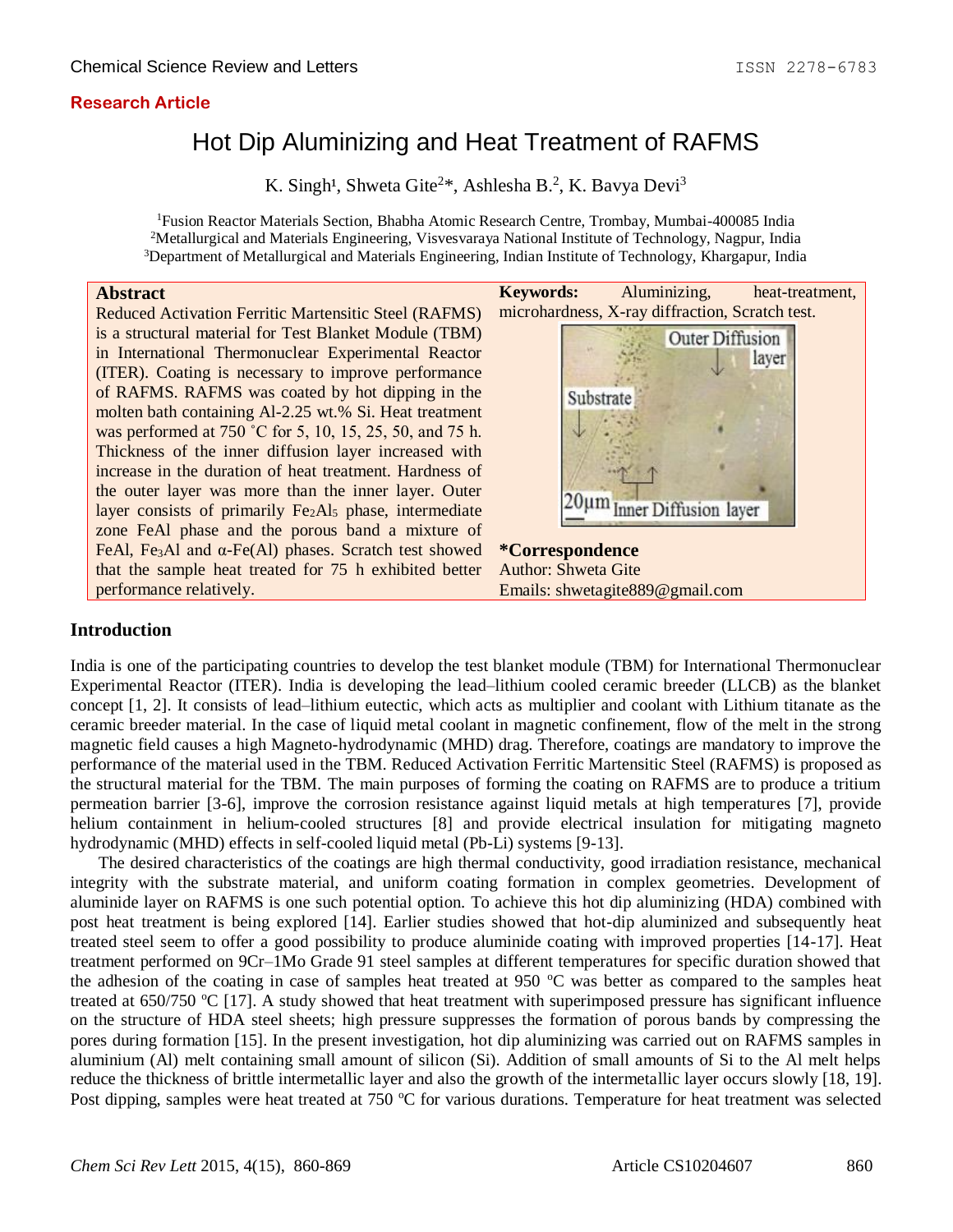at 750  $\degree$ C because austenitisation of RAFMS begins above 800  $\degree$ C [20]. The aluminized and heat treated samples have been characterized by various techniques.

## **Experimental**

RAFMS was used as the substrate material. RAFMS was analyzed for chemical composition by X-ray fluorescence (XRF) technique. Composition of RAFMS was Cr-9.04, W-1.40, Mn-0.56, Ta-0.06, V-0.24 and Fe-88.40 wt.%. Rectangular specimens of the dimension 15 mm by 10 mm having 2 mm thickness were prepared. On one side of the specimens, a 3 mm hole was made to facilitate hanging by stainless steel (SS) wire for dipping in the melt. Samples were polished with different grit of sandpapers to a surface finish of 0.08µm. Samples were cleaned ultrasonically in an alkaline solution and then rinsed in water. After alkaline degreasing, specimens were pickled in 15% HCl to eliminate any surface oxides that might develop during cleaning procedure and then rinsed in water. To ensure a clean metal surface contact with the melt, fluxing was carried out on the specimens. For fluxing, specimens were immersed in the aqueous flux solution containing 50% NaCl, 40% KCl and 10% Na<sub>3</sub>AlF<sub>6</sub> and dried. For aluminizing, Al-2.25 wt.% Si was used. The alloy was kept in an alumina crucible in a top loading furnace. The furnace was heated to 750 <sup>o</sup>C. The specimens were dipped manually by wire in the molten bath at 750 <sup>o</sup>C for 1 min. The aluminized samples were then heat treated at  $750^{\circ}$ C for different duration as depicted in **Table 1**. The samples were then air cooled.

|  | <b>Table 1</b> Duration of heat treatment (750 $^{\circ}$ C) for aluminized RAFM steel |
|--|----------------------------------------------------------------------------------------|
|--|----------------------------------------------------------------------------------------|

| <b>Sample</b>  | Duration (h) |
|----------------|--------------|
| A              | 5            |
| B              | 10           |
| $\overline{C}$ | 15           |
| D              | 25           |
| E              | 50           |
| F              | 75           |

Aluminized and heat treated samples were cut, mounted and cross sections were polished and seen in the optical microscope. The morphology and compositional analysis of the aluminized and heat treated samples was performed using scanning electron microscopy (SEM - make AIS 2100 Seron Tech) at 20kV coupled with energy dispersive Xray (EDX) analysis (INCA E350). Line scan and point scan was performed across the cross-section of the coated samples by EDX. Hardness was determined using Vickers micro hardness tester (Future-Tech FM-7 Model) at a load of 50 gf with a dwell time of 5 sec. 3-4 readings were performed at each location and the average values have been reported. X-ray diffraction (XRD) analysis was carried out on the surface of the aluminized and heat treated samples to reveal the phases present. XRD (make Diano) was carried out at 20 mA and 35 kV using  $Cuk<sub>a</sub>$  radiations in routine Bragg–Brentano *θ*–2*θ* geometry. Scratch tester (CSEM, Revetest) was used to evaluate the adhesion of the coatings. The scratch was carried out on the cross-section at the interface. Constant loads of 3 N and 5 N were applied. The scratch indenter used was a Rockwell type diamond indenter having 200  $\mu$ m tip radius. Friction force, depth of penetration and acoustic emission (AE) signals were recorded online along with the applied load during scratch tests. The scratch tracks were visualized in the optical microscopy immediately after the tests and pictures were taken at the interface.

## **Results and Discussion**

## *Optical microscopy*

**Figure 1** shows optical micrographs of aluminized and heat treated RAFMS samples. All the samples showed a wide outer diffusion layer and a thin inner diffusion layer. The outer diffusion layer for samples A and B was about 300- 350 µm thick and for samples C, D, E, and F it was about 350-400 µm. The inner diffusion layer actually consisted of two sub-zones; an intermediate zone towards the outer diffusion layer and a porous band towards the substrate. The formation of pores is due to the difference between the diffusion rates of the interacting metal atoms, termed as the Kirkendall effect [21]. Sample A had the intermediate zone of about 6-8  $\mu$ m thickness and a porous band of 8-10  $\mu$ m thickness (Figure 1a). Sample B showed intermediate zone of 9-11 µm thickness and a porous band of 11-13 µm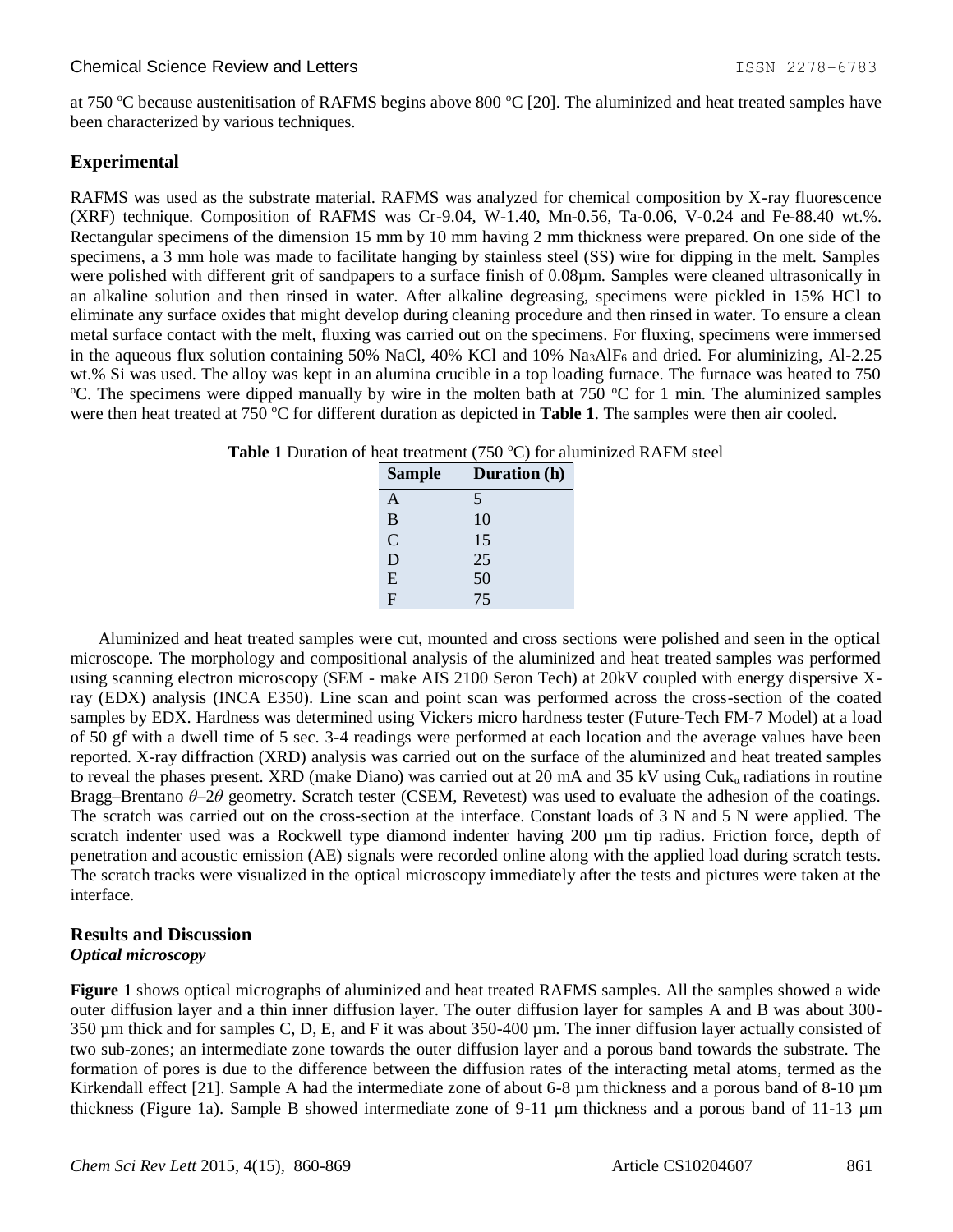thickness (Figure 1b). Sample C showed intermediate zone of 10-12 µm thickness and a porous band of 12-14 µm thickness (Figure 1c). Sample D showed the intermediate zone of 13-15 µm thickness and a porous band of 18-20 µm thickness (Figure 1d). Sample E showed the intermediate zone of 23-25 µm thickness and a porous band of 28-30 µm thickness (Figure 1e). Sample F showed the intermediate zone of 28-30 µm thickness and a porous band of 33-35 µm thickness (Figure 1f). Thus, it was observed from Figure 1 that the thickness of the intermediate diffusion zone and the porous band increased with increase in the duration of heat treatment, whereas the thickness of the outer diffusion layer did not show much variation. Glasbrenner and Wedemeyer [22] reported a 2 zone structure with an intermediate porous band on aluminizing F82H-mod steel at 700 °C and performing heat treatment at 1040 °C/0.5 h, 750 °C /1 h. Bouch'e et al. [23] reported the formation of two intermetallic layers, namely,  $Fe<sub>2</sub>Al<sub>5</sub>$  and  $FeAl<sub>3</sub>$ , when solid iron is dipped in liquid Al over the temperature range of 700 °C to 900 °C. They reported that the growth behaviour is initially non parabolic which is followed by parabolic. Fu-cheng et al. [24] observed that the tongue-like morphology of the Fe<sub>2</sub>Al<sub>5</sub> layer becomes less distinct and disappeared on aluminizing at 800 °C for Si content above 1 wt.%. They also observed that the growth rates of the  $Fe<sub>2</sub>Al<sub>5</sub>$  and  $FeAl<sub>3</sub>$  layers decreased with increasing Si content in the molten bath and optimum result were obtained at 2-3 wt. %Si.



**Figure 1** Optical images of the cross-sections of RAFM steel aluminized and heat-treated (a) sample A; (b) sample B; (c) sample C; (d) sample D; (e) sample E; and (f) sample F

**Figure 2** shows the plot between the thickness of inner layers (i.e. intermediate zone and porous band) and duration of heat treatment. The thickness of porous band is more than that of the intermediate zone at any specific duration of heat treatment. Polynomial fit with an order of 2 was observed to be best fit for the increase in the thickness of inner layers with duration of heat treatment. The equations for variation in thickness of intermediate zone and porous band with heat treatment time are shown in the graph.

#### *Microhardness*

Microhardness for all the samples were taken across the cross-section of aluminized and heat treated samples. Microhardness for samples A, B, C and D varied between 850-950 HV across the outer diffusion layer, whereas for samples E and F it varied between 750-850 HV. Sample A showed micro hardness of about 640 HV in the intermediate band and 340 HV in the porous band. Sample B showed micro hardness of about 580 HV in the intermediate band and 332 HV in the porous band. Sample C showed micro hardness of about 542 HV in the intermediate band and 315 HV in the porous band. Inner diffusion layer for sample D showed micro hardness of about 455 HV in the intermediate band and 338 HV in the porous band. Inner diffusion layer for sample E showed micro hardness of about 386 HV in the intermediate band and 312 HV in the porous band. Inner diffusion layer for sample F showed micro hardness of about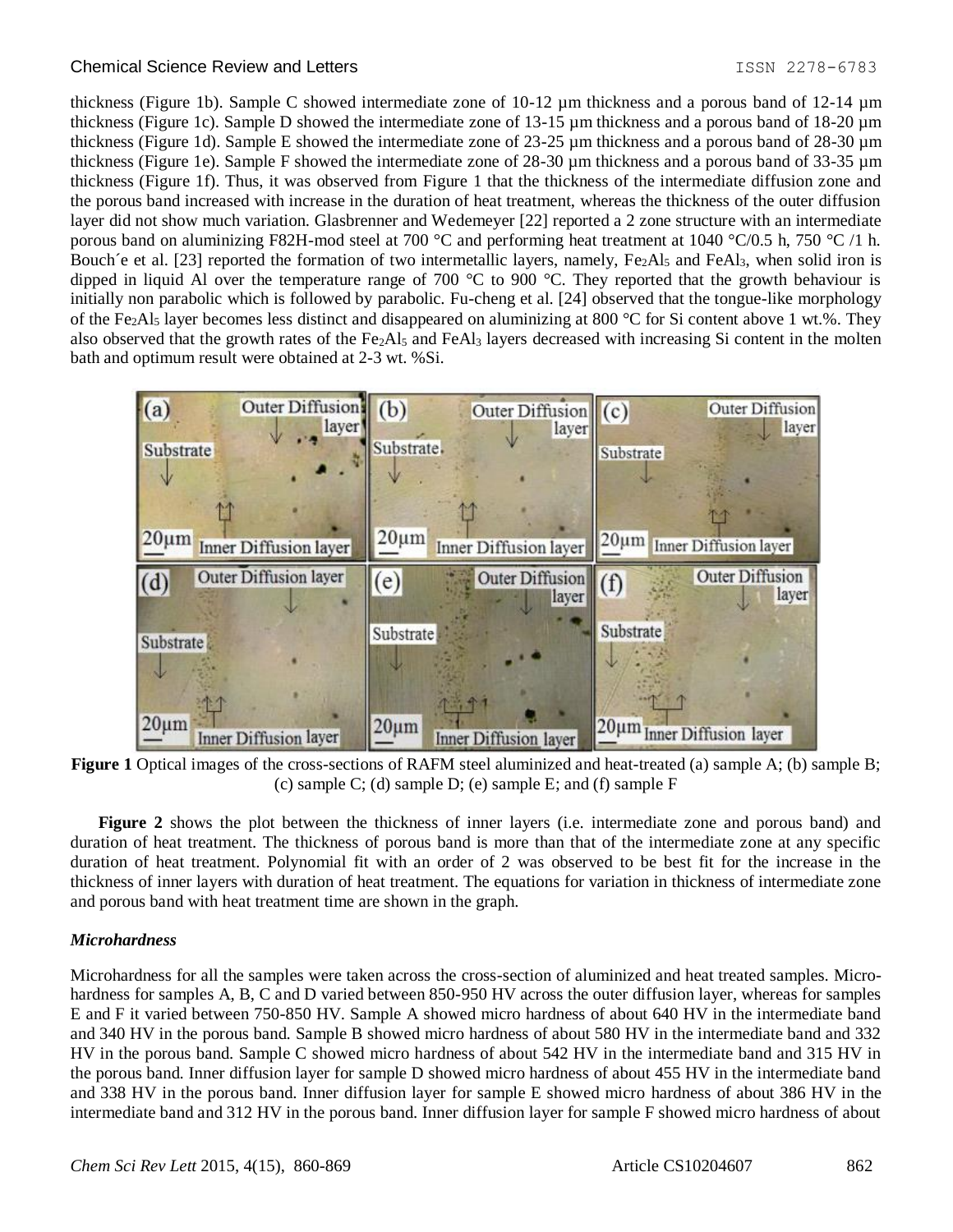404 HV in the intermediate band and 332 HV in the porous band. **Figure 3** depicts the micro-hardness of samples C, D, E and F for simplicity. Thus, it was observed that the hardness of the outer diffusion layer decreased with increase in the duration of heat treatment. Simultaneously, hardness of the intermediate diffusion zone also decreased with increase in the duration of heat treatment till 50 h but it increased when heat treatment was performed for a period of 75 h. Hardness of the porous band varied in a short range with heat treatment duration. Variation in hardness was due to the change in Fe:Al (as observed in EDX analysis) with the increase in duration of heat treatment. As reported by Li et al. [25], the hardness of the outer diffusion layer (750-950 HV) is in good agreement with micro hardness values for the brittle Fe<sub>2</sub>Al<sub>5</sub> and FeAl<sub>3</sub> phases, for mild steel hot dip aluminized with 3 wt.%Si (780 °C, 10 min) and diffusion annealed (640 °C, 30 min). They observed that the hardness of inner diffusion layer was low due to the presence of Fe rich Fe3Al and α-Fe(Al) phases. They also noted that Fe3Al phase had good toughness and lower hardness value as compared to Al rich phases  $Fe<sub>2</sub>Al<sub>5</sub>$  and  $FeAl<sub>3</sub>$ .



**Figure** 2 Thickness variation of inner zones with heat treatment duration  $(T=750 \degree C)$ 



**Figure 3** Microhardness on the cross-section of samples C, D, E and F

#### *SEM and EDX analysis*

SEM and EDX analysis (point scan and line scan) of all the aluminized and heat treated samples was performed. EDX analysis was performed at various locations across the cross section of the samples. However results for only representative samples are shown. **Figure 4** shows the SEM images for samples C and F showing the distinct outer diffusion layer, intermediate zone and porous band. EDX point scan analysis was performed at 4 spots (spectra) across the cross-section of all the coated and heat treated samples as shown in Figure 4. Spectra 1, 2, 3 and 4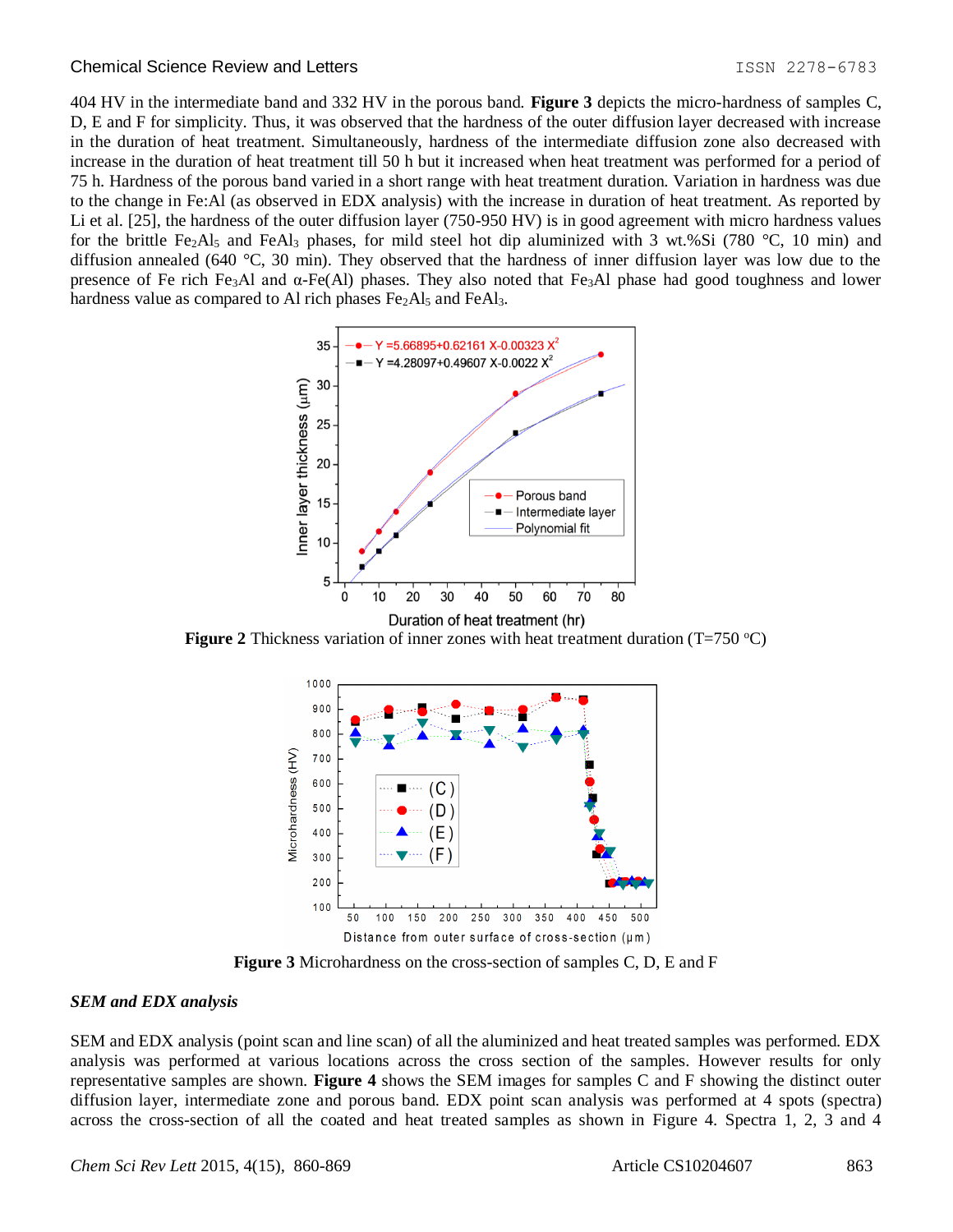correspond to substrate, porous band, intermediate zone and outer diffusion layer respectively. EDX point and line scan analysis was repeated at few places to observe variation in the composition in the same zone. However variation observed was too less to be discussed. **Figure 5** shows the EDX point scan analysis of spectrum 3 for samples C and F. Fe:Al ratio in the outer diffusion layer of samples C, D, E and F was  $\sim$ 1:2.5 which corresponds to primarily Fe<sub>2</sub>Al<sub>5</sub> phase, however in the intermediate zone adjacent to the outer diffusion layer the ratio changes to  $\sim$ 1:1 which corresponds to primarily FeAl phase. Fe:Al ratio in the porous band was varying from 1:0.43 to 1:0.9 which may correspond to a mixture of FeAl, Fe<sub>3</sub>Al, and α-Fe(Al) phases [25]. Al content in the porous band decreased with increase in the duration of heat treatment. Fe:Al ratio in the porous band was 1:0.9 for sample C, 1:0.52 for sample E, and 1:0.43 for sample F. This resulted in increase in the Fe rich compounds formed with the increase in duration of heat treatment. Formation of Fe rich compounds is desirable due to their high toughness value [25]. Serra et al. [26] reported formation of Fe<sub>2</sub>Al<sub>5</sub>, FeAl<sub>2</sub> and FeAl phases in outer, intermediate and inner layers respectively on performing heat treatment in air at 1023 K (for 15 and 30 h) on hot dip aluminized MANET II steel. Li et al. [27] observed the presence of similar phases like Fe<sub>2</sub>Al<sub>5</sub>, FeAl, Fe<sub>3</sub>Al, and  $\alpha$ -Fe(Al) phases in the aluminized and diffusion annealed steel.



**Figure 4** SEM of cross-section of (a) sample C; and (b) sample F



**Figure 5** EDX spot analysis at spectrum 3 on the cross-section of (a) sample C; and (b) sample F

**Figure 6** depicts line scan analysis for sample F. The variation of different elements can be clearly seen from the plot. The outer diffusion layer shows prominent concentration of Al. As we move towards the substrate, Al content decreases and Fe and Cr contents increase. Intermediate zone shows nearly equal amounts of Fe and Al (with Fe:Al varying from 1: 1.2-0.9). Porous band consists of more amount of Fe than Al indicating presence of Fe-rich phases.

## *X-ray Diffraction*

X-ray diffraction was carried out on the slightly polished surface of aluminized and heat treated samples to reveal the phases present in the outer diffusion layer. Fe<sub>2</sub>Al<sub>5</sub> phase was found to be present in the outer diffusion layer. A representative analysis is depicted in **Figure 7** for samples A and D.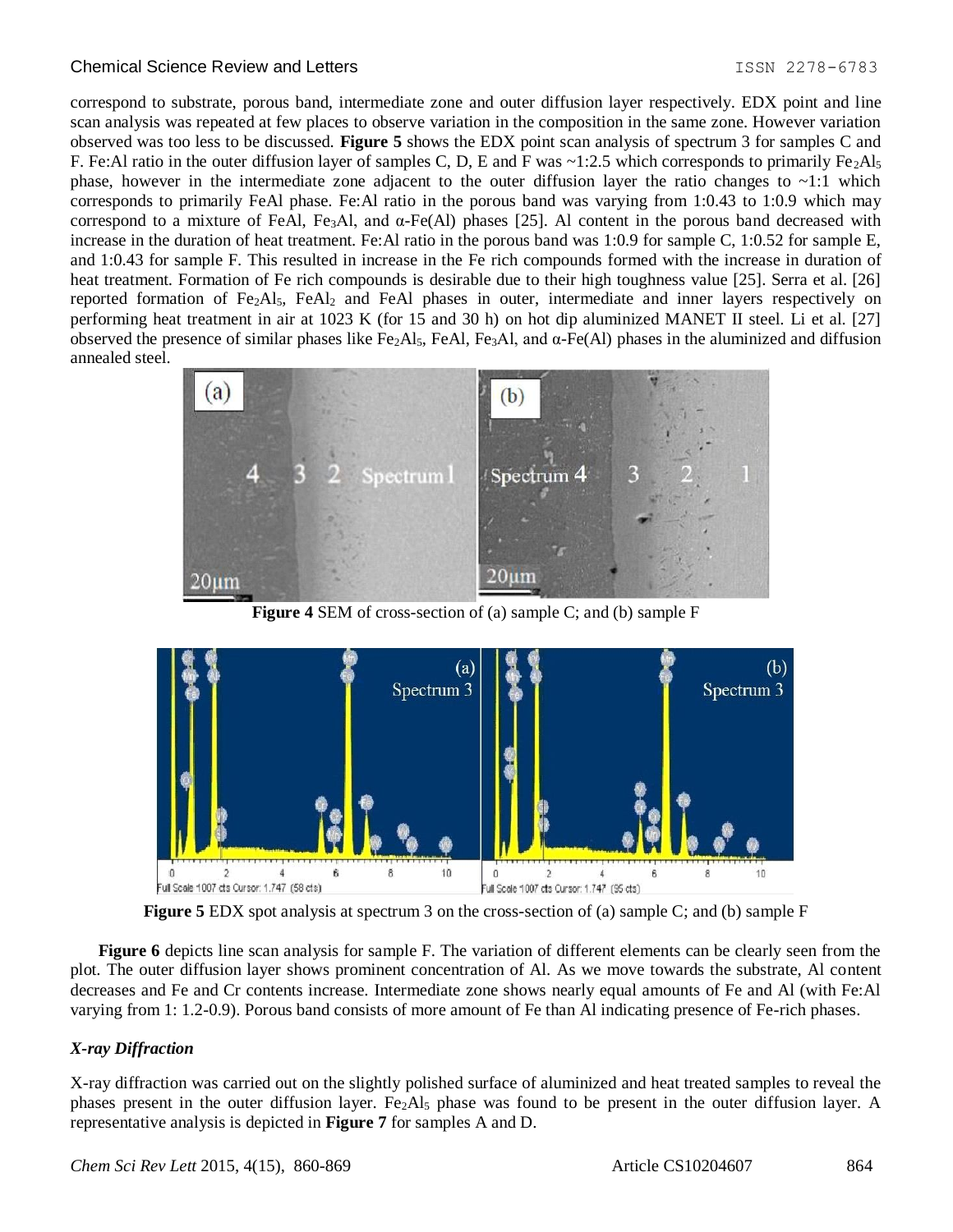

**Figure 6** EDX line scan analysis for sample F



**Figure 7** XRD peaks for (a) sample A; and (b) sample D

#### *Scratch Adhesion test*

**Figure 8** and **Figure 9** show scratch tests performed across the cross-section of the aluminized and heat-treated samples at 3 N and 5 N constant loads respectively. Very few cracks were observed at 3 N load as compared to 5 N load for all the samples. When a constant load of 3 N was applied, no cracks were formed in the inner diffusion layer (both intermediate zone and porous band) and very few cracks were observed in the outer diffusion layer for all the samples except that for sample F, where no crack was observed. It was found that the length of the cracks reduced with increase in the duration of heat treatment. It implies decrement in the brittle behaviour of the samples with increase in the duration of heat treatment. Thus on application of a constant load of 3 N, sample A was found to be most brittle whereas sample F was found to be most ductile.

When a constant load of 5 N was applied on the samples, multiple cracks were noted as the indenter moved from the substrate side to the coating zone. No cracks were formed in the inner diffusion layer (both intermediate zone and porous band) whereas multiple cracks were formed in the outer diffusion layer. Few cracks in the inner diffusion layer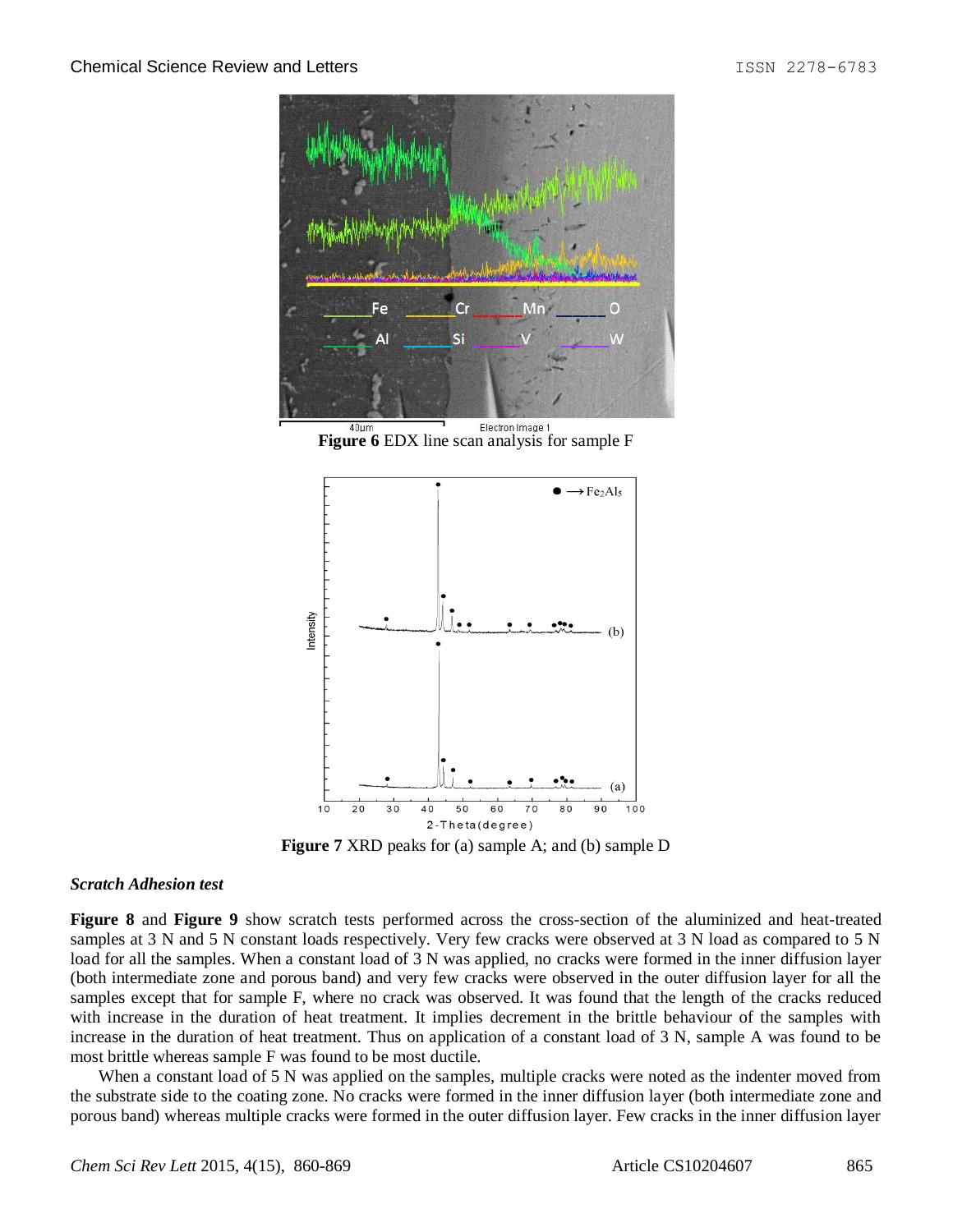depicted in Figure 9 are actually originating in the outer diffusion layer, some portion of which gets extended in the inner diffusion layer. From Figure 9 it was found that the number of cracks and length of cracks decreased with increase in the duration of heat treatment. At 5 N load, outer diffusion layer of sample F demonstrated very few cracks indicating sample F to be most ductile. This indicated that sample F exhibits better performance than other samples.



**Figure 8** Scratch results at 3N load across the cross-section of RAFM steel (a) sample A; (b) sample B; (c) sample C; (d) sample D; (e) sample E; and (f) sample F



**Figure 9** Scratch results at 5N load across the cross-section of RAFM steel (a) sample A; (b) sample B; (c) sample C; (d) sample D; (e) sample E; and (f) sample F

There is no reported work in the open literature on scratch tests of the aluminized coatings on RAFMS. However, the scratch results have been discussed previously by one of the present authors in his previous work on aluminized coating on Modified Grade 91 Steel [17]. RAFMS structure in the ITER-TBM would see the flow of Pb-Li liquid melt at conditions specified in references [1, 2]. However, ductile phases FeAl and α-Fe(Al) phases are the preferred phases after the heat treatment in the aluminized RAFMS. These phases could give the adhesion strength as high as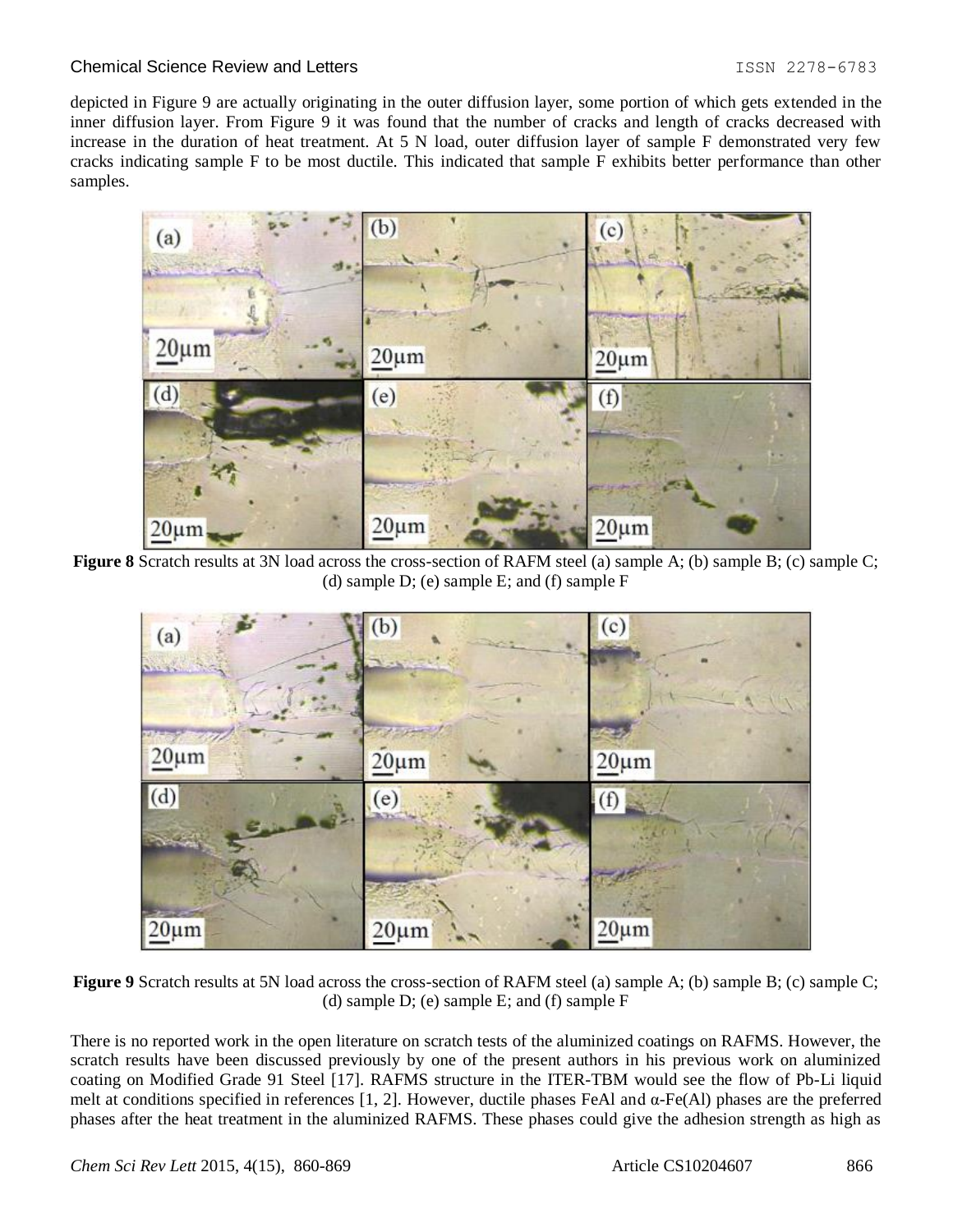30N during scratch tests [17]. In the present work, we can see that the intermediate zone consisting of FeAl phase and the porous band consisting of FeAl+Fe<sub>3</sub>Al+ $\alpha$ -Fe(Al) phases did not show cracks up to the test loads of 5N. However, scratch loads could not be increased further here due to the presence of thick outer diffusion layer consisting of brittle  $Fe<sub>2</sub>Al<sub>5</sub>$  phase, which showed cracks at 5N load. Further work is required to be carried out to decrease the brittle phase and increase the ductile phases.

Penetration depth, friction force and AE curves were recorded online during scratch test for all the samples. A few representative graphs are shown. All the samples showed two distinct values of friction force – a higher value on the substrate side and a lower value on the coating side. Friction force on the substrate side varied between 0.3-0.4 N at 3 N applied load and 0.7-0.9 N at 5 N applied load. On the coating side, the friction force varied between 0.1-0.2 N at 3 N applied load and 0.2-0.4 N at 5 N applied load. **Figure 10** shows the comparative graphs of friction force for samples C and E at 3 N and 5 N loads. For sample C at 3 N applied load, friction force varied around 0.4 N on the substrate side and around 0.2 N on the coating side. When the load was increased to 5 N, friction force increased to 0.85 N (average value) on the substrate side and 0.4 N (average value) on the coating side. For sample E, friction force decreased from 0.7 N to 0.3 N (average value) on the substrate side when the load was decreased from 5 N to 3 N, whereas on the coating side the value was <0.2 N at both the loads. As the duration of heat treatment was increased, friction force continuously decreased with diminutive value on the coating side at the same applied load. Penetration depth was found to increase with the increase in load. **Figure 11** shows the AE graphs for aluminized and heat treated samples obtained during scratch tests. On the substrate side a flat lower value was obtained while on the coating side, sharp increase in the AE value with broad spectrum was obtained for all the samples. This indicates acoustic energy released on the coating side due to the cracks or other phenomena occurring.



**Figure 10** Friction force graphs at 3 and 5 N loads for (a) sample C; and (b) sample E



**Figure 11** Acoustic emission graphs obtained during scratch tests at 3 N load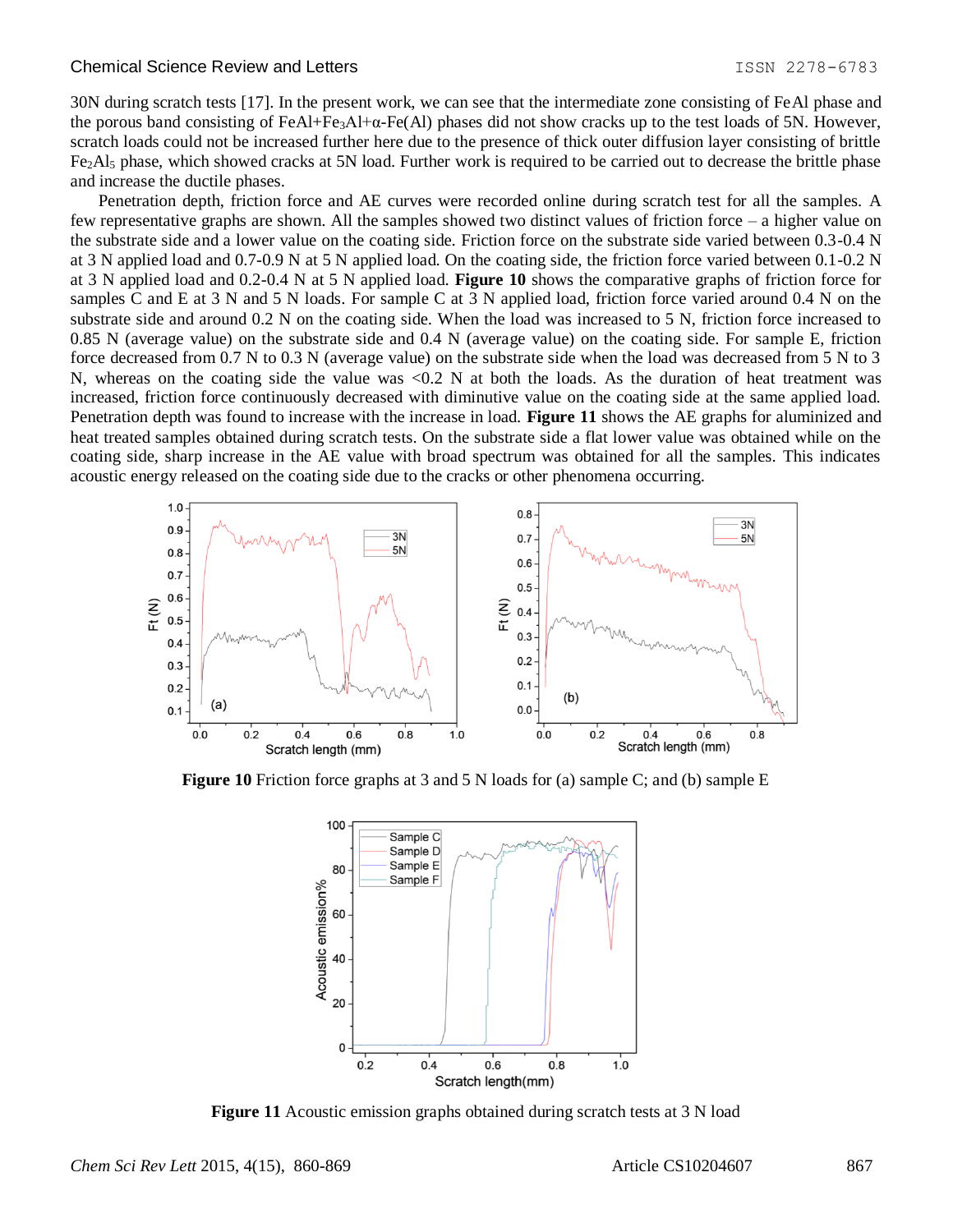## **Conclusions**

Hot dip aluminizing was carried out on RAFMS samples at 750 °C. Aluminized samples were heat treated at 750 °C for 5, 10, 15, 25, 50 and 75 h. Air cooling was employed after soaking. Effect of duration during heat treatment was studied on the morphology, elemental composition, phases, hardness and adhesion of the coatings. Following conclusions were drawn:

- Varying the duration of heat treatment affects the thickness and chemical composition of the diffusion layers.
- All the samples showed a wide outer diffusion layer and a thin inner diffusion layer. The inner diffusion layer consisted of two sub-zones; an intermediate zone and a porous band. There was little variation in the thickness of outer diffusion layer, while inner diffusion layer thickness increased with increase in the duration of heat treatment.
- Hardness of the outer diffusion layer was more as compared to the hardness of inner diffusion layer. This was due to the presence of Fe<sub>2</sub>Al<sub>5</sub> phase in the outer diffusion layer and presence of FeAl, α-Fe(Al) and FeAl<sub>3</sub> phases in the inner diffusion layer.
- EDX analysis showed Fe:Al ratio in the outer diffusion layer was  $\sim$ 1:2.5 (Fe<sub>2</sub>Al<sub>5</sub> phase), in the intermediate zone the ratio was ~1:1 (FeAl phase) and in the porous band it varied from 1:0.43 to 1:0.9 (FeAl+Fe<sub>3</sub>Al+ $\alpha$ -Fe(Al) phases). This showed increase in the amount of Fe rich phase with increase in the duration of heat treatment.
- $XRD$  performed on the outer diffusion layer showed the presence of  $Fe<sub>2</sub>Al<sub>5</sub>$  phase.
- During scratch tests, inner diffusion layer of all the samples showed no cracks upto 5N load. Outer diffusion layer showed no cracks at 3N load and nominal cracks at 5N load for sample heat treated for 75 h as compared to other samples which showed more cracks. All the samples showed two distinct values of friction force – a higher value on the substrate side and a lower value on the coating side.
- Further study is required to design the heat treatment which suppresses the formation of porous band, increase the amount of tough phases and decrease the brittle phases.

## **References**

- [1] E Rajendra Kumar, C Danani, I Sandeep, ChChakrapani, N Ravi Pragash, V Chaudhari, C Rotti, PM Raole, J Alphonsa, SP Deshpande, *Fusion Engineering and Design*, 2008, 83, 1169-1172.
- [2] P Chaudhuri, E Rajendra Kumar, A Sircar, S Ranjithkumar, V Chaudhari, C Danani, B Yadav, R Bhattacharyay, V Mehta, R Patel, KN Vyas, RK Singh, M Sarkar, R Srivastava, S Mohan, K Bhanja, AK Suri, *Fusion Engineering and Design,*2012, 87,1009-1013.
- [3] KS Forcey, APerujo, F Reiter, PL Lolli-Ceroni, *Journal of Nuclear Materials,* 1993, 200, 417-420.
- [4] A Perujo, KS Forcey, T Sample, *Journal of Nuclear Materials*, 1993, 207, 83.
- [5] L Giancarli, L Baraer, B Bielak, M Eid, M Futterer, C Nardi, *Fusion Technology,*1994, 28, 1079-1085.
- [6] L Giancarli, JP Bonal, A Caso, G Le Marois, NB Morley, JF Salavy, *Fusion Engineering and Design,* 1998, 41, 165-171.
- [7] Z Zhu, M Zhang, S Gao, Y Song, C Li, L Peng, Z Guo, Y Wang, S Liu, M Kong, QHuang, FDS Team, *Fusion Engineering and Design,* 2009, 84, 5-8.
- [8] DL Smith, JH Park, I Lyublinski, V Evtikhin, A Perujo, H Glassbrenner, T Terai, S Zinkle, *Fusion Engineering and Design* , 2002, 61, 629-641.
- [9] YY Liu, DL Smith, *Journal of Nuclear Materials,*1986, 141, 38-43.
- [10] Dai-Kai Sze, Michael C Billone, Thanh Q. Hua, Mark Tillack, FarrokhNajmabadi, Xueren Wang, *Fusion Engineering and Design,* 1998, 41, 371-376.
- [11] IR Kirillov, IV Danilov, SI Sidorenkov, Yu S Strebkov, RF Mattas, Y Gohar, TQ Hua, DL Smith., *Fusion Engineering and Design*, 1998, 39, 669-674.
- [12] Y Gohar, S Majumdar, D Smith, *Fusion Engineering and Design*, 2000, 49, 551-558.
- [13] MS. Tillack, ARIES Team, *Fusion Engineering and Design*, 1998, 41, 491-499.
- [14] J Konys, W Krauss1, N Holstein, *Fusion Engineering and Design,*2010, 85, 2141-2145.
- [15] H Glasbrenner, J Konys, *Fusion Engineering and Design,* 2001, 58, 725-729.
- [16] J Konys, W Krauss, Z Voss, O Wedemeyer, *Journal of Nuclear Materials,*2007, 367, 1144-1149.